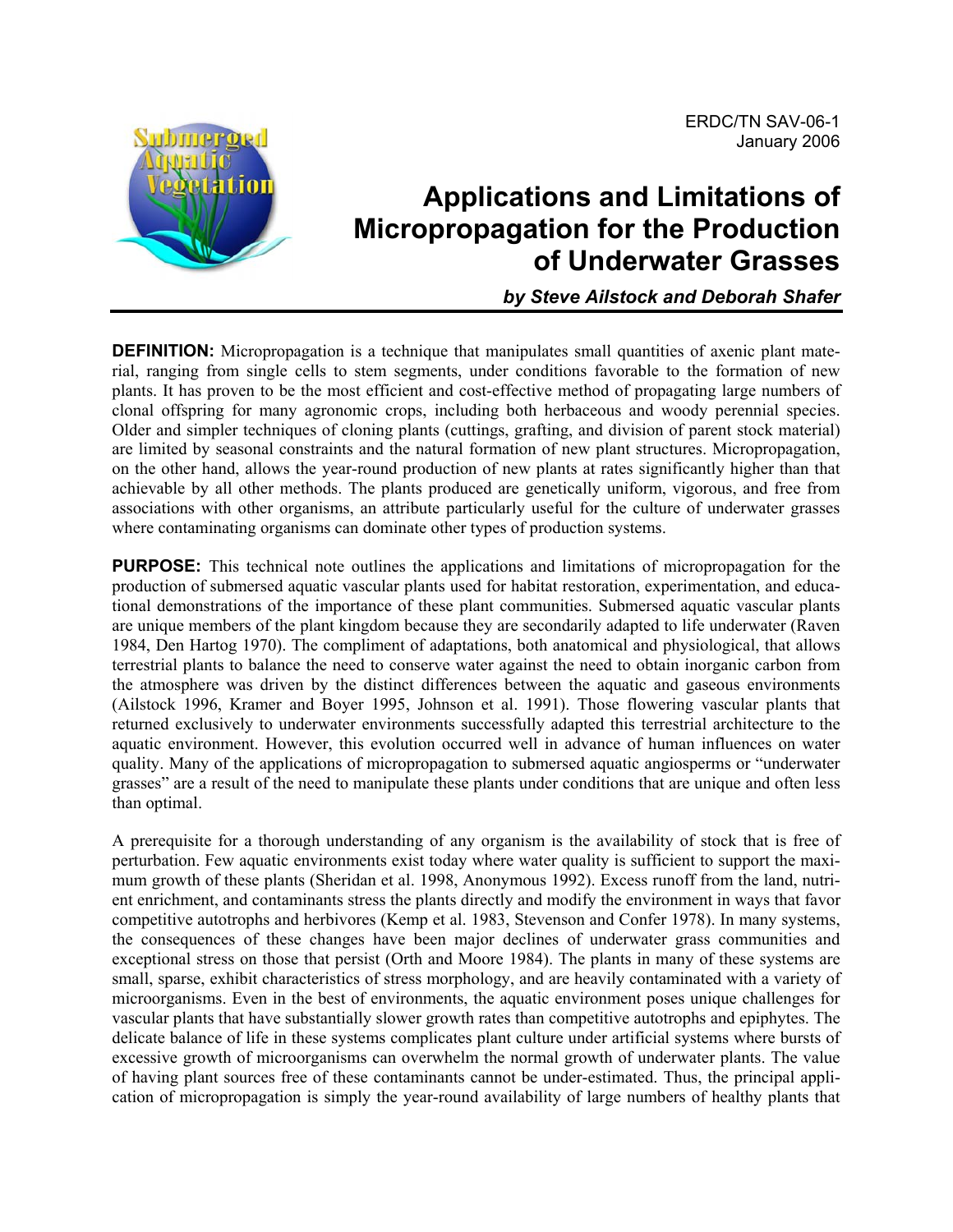can be used for study under tightly controlled conditions. Once the protocols for micropropagation systems are defined, the abundance of plants produced can be used in various types of demonstration and restoration projects (Deleon et al. 1995, Bird et al. 1994, Koch and Durako 1989); bioassays (Hall et al. 1996, Durako et al. 1995); and scientific study (Nandi et al. 1999, Ailstock et al. 1991, Wetzel and McGregor 1968).

**EQUIPMENT AND PROCEDURES:** The development of micropropagation systems requires resources common to most labs dedicated to microbiology. These resources include those used for the preparation of sterile media including balances, pH meters, autoclaves, filtration systems for cold sterilization of media, and environmental chambers suitable for media storage. Laminar flow hoods are needed to provide a sterile work environment for explant production and repeated subdivisions of stock during the propagation phase of plant production. Growth chambers capable of providing photosynthetically active radiation (PAR) under various photoperiods and maintaining a range of temperature regimes are also necessary. The rigor of these environmental controls depends upon the anticipated application of the plants produced. Finally, for those applications that involve production for field establishment, a variety of systems ranging from buckets and shallow pans to flow-through aquaculture tank systems are needed to grow plants to the sizes needed for transplantation.

The procedural requirements for developing micropropagation systems are well established (see additional references in the "Sources of Additional Information" section.) The first requirement is to select either a species or ecotype that possesses the attributes desired by the propagator. For agricultural applications, these characteristics often include economic attributes such as high yield varieties, disease resistance, drought tolerance or preservation of a desirable mutation (Withers and Alderson 1986, Zimmerman 1986). Ecological applications like those concerned with underwater grasses are often as simple as the selection of a keystone species for a particular type of habitat based on distribution and tolerance of fluctuating salinities (Sheridan et al. 1998). Next, the life cycle of the chosen species is evaluated to identify plant tissues that are somewhat protected and free of abundant living contaminants like bacteria and fungi. Preferred tissues may include meristematic cells, the apical buds of photosynthetic stem and rhizomes, the meristems of over-wintering structures, or embryonic tissue that is protected by an intact seed coat (Cassells 1997, Kyte and Kleyn 1996, Madsen 1985).

Once selected, these tissues, called explants, are exposed to combinations of surface sterilants, antibiotics, and fungicides to identify combinations that kill associated living contaminants without killing the plant tissues selected for manipulation (Cassells 1997). When a reliable source of axenic material is obtained, the time-consuming process of identifying a propagation medium that will support reproductive growth begins. In general, various media differing in concentrations of mineral nutrients, carbohydrates, plant growth regulators, pH, salinity, and incubation temperature are inoculated with explants until a positive reproductive growth response is obtained (Rosen 2000; Bird et al. 1991, 1993, 1996; Bird and Jewett-Smith 1994; Koch and Durako 1991; Durako and Moffler 1984; Moffler and Durako 1984). Then, the media is refined in order to develop a recipe for achieving multiple reproductive structures at acceptable rates of growth.

Once a propagation medium has been developed, plants are produced by subdividing the axenic plants for culture on a growth medium. Growth media lack the carbohydrate sources and plant growth regulators of the propagation medium but retain concentrations of the essential elements required by all plants. The pH and salinity of this medium is that preferred by the species in its natural environment (Woodhead and Bird 1998, Smith 1993, Thursby 1984, Wetzel and McGregor 1968). A defined growth medium allows production of new plants for a particular application at an exponential rate free of all seasonal constraints (Woodhead and Bird 1998). For experiments, plants may be used directly in the growth medium or transferred to mesocosms for bioassays. Those used for demonstration and restoration projects make be taken directly from the growth medium for plants or used to develop transplants in the various containers used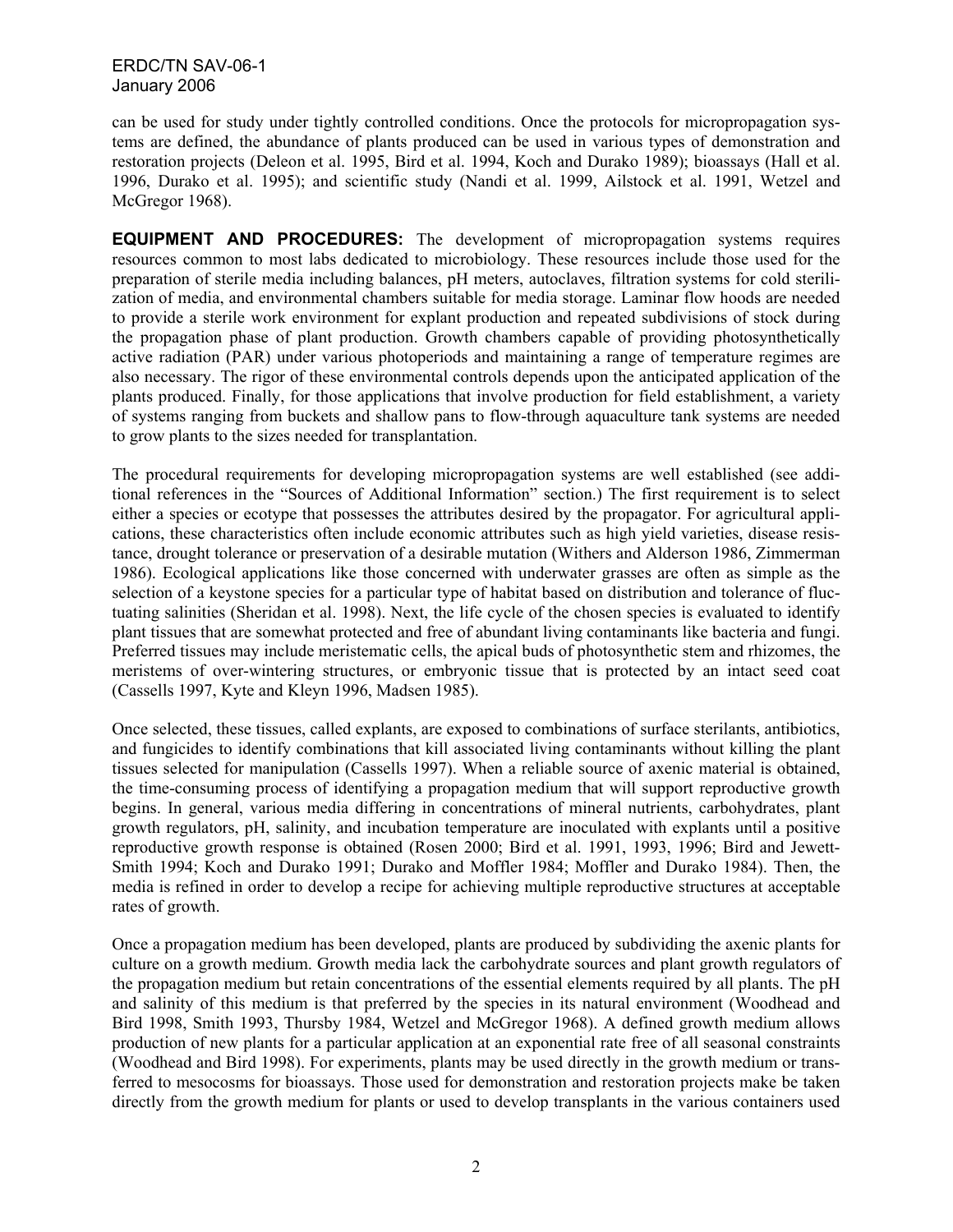for field establishment. The process used to produce sago pondweed (*Stuckenia pectinatus; syn. Potamogeton pectinatus)* is summarized in Figures 1-6.



Figure 1. Stock selected for micropropagation should exhibit desirable qualities such as stress resistance, vigor, environmental persistence, or other traits that impart plant hardiness under ambient field conditions



Figure 2. Turions of sago pondweed have protected meristems that are prime sources of initial material for disinfestations of living contaminants prior to culture



Figure 3. Removal of living contaminants like bacteria and fungi is achieved by exposure to surface sterilants, antibiotics, and fungicides in a sterile working environment under a laminar flow hood



Figure 4. Once a positive growth response is obtained, the process of media refinement is facilitated



Figure 5. The process of subculturing new plants from axenic cultures can occur in a variety of culture vessels



Figure 6. Production from micropropagation systems is exponential and can be adjusted to produce plants in virtually unlimited quantities

## **APPLICABILITY**

**Restoration and mitigation projects.** One application of micropropagation of submersed aquatic plants is to provide planting stock for field establishment in restoration or mitigation projects. Micropropagation allows production of large numbers of aquatic plants as pure cultures without seasonal constraints. Use of cultured planting stock would reduce impacts to donor beds caused by harvest of wild stocks and ensure availability of plants to meet sporadic project schedules (Fonseca et al. 1998).

Plants may be harvested directly from the growth medium or they can be used to grow larger transplants in a variety of containers in greenhouse or flow-through culture systems. Regardless of the type of preparation for field establishment, consideration must be given to the logistics of transport, since these plants are prone to rapid desiccation and damage as they lack both water-conserving adaptations and abundant mechanical tissue (see Figures 7-13).

**Dose/response experiments.** In the laboratory environment, dose/response experiments where the plants are exposed to serial differences in such things as essential nutrients, pH, salinity, temperature, photoperiod, light intensity, and inorganic carbon source define the basic requirements that allow these plants to reach their genetic potential. The results of these experiments are directly applicable to field conditions as a predictor of potential plant performance. Once basic growth requirements are established, multivariant experiments can define the synergistic effects of different environmental parameters or contaminants. When plants are exposed to serial dilutions of herbicides, concentrations that limit growth and kill the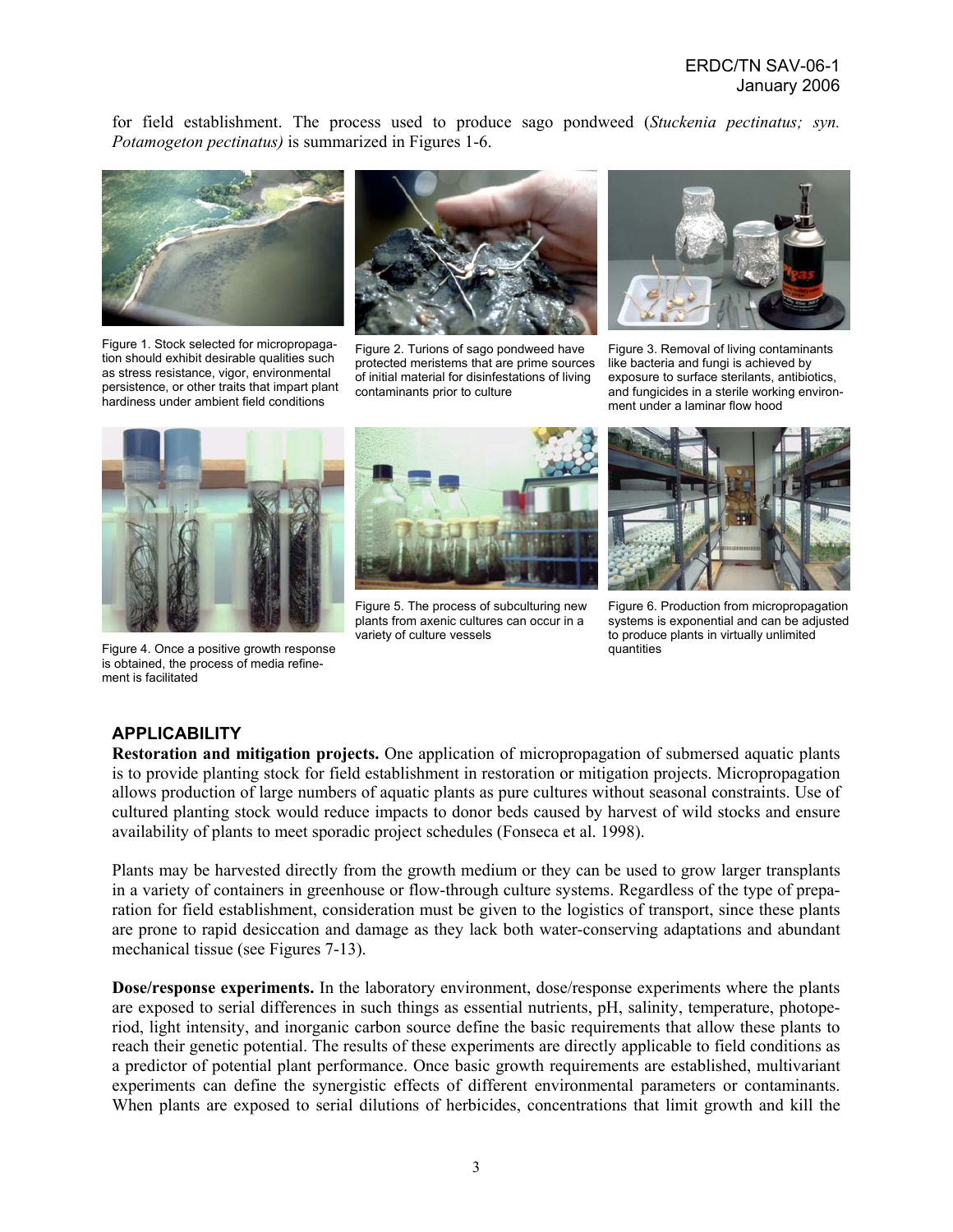plants can be expressed as the effective concentration or the lethal concentration in units of plant biomass. Taken collectively, these types of experiments have been shown to accurately identify the effects of ambient environmental conditions on plant growth because plant responses do not need to be interpreted based on the influences of other organisms that might be present.





Figure 7. Plants produced in micropropagation systems can be harvested directly for use in field restoration projects

Figure 8. Plants can be transported to greenhouse aquaculture systems for further growth



Figure 9. Greenhouse aquaculture system for production of containerized transplants



Figure 10. Submersed aquatic angiosperms lack mechanical and water conservation tissues, which makes them vulnerable to physical damage and desiccation. Insulated coolers are a convenient method of protecting plants during their transport to field locations



Figure 11. Plants can be taken directly from micropropagation culture systems as bare root transplants



Figure 12. Containerized transplants are separated and prepared for planting



Figure 13. Field restorations in the mid-Chesapeake Bay are frequently conducted on fine sediments in 0.25-1.0 m of water. Disturbance of sediments coupled with natural turbidity in these environments limits visibility. Large numbers of volunteers are often used to compensate for the loss of efficiency and to reduce restoration costs

The interpretation of plant dose/response experiments can be challenging, however (Hall et al 1996, Johnson and Bird 1995). The most common endpoints in dose response experiments involving animals are mortality, biomass, consumption, and morphology (American Society for Testing and Materials (ASTM) 1997, Siesko et al. 1997). These are not necessarily convenient or useful endpoints for assessing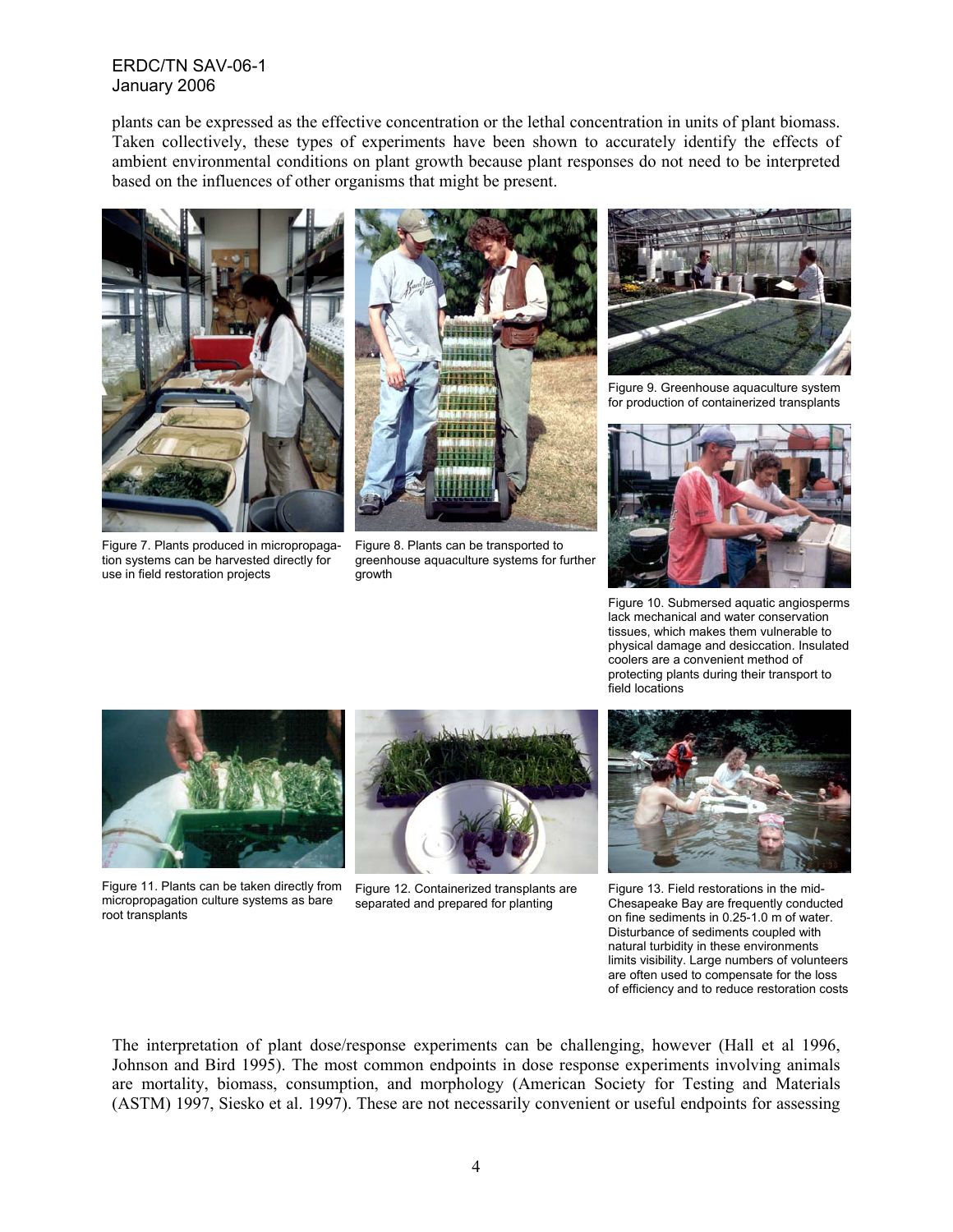plant responses. Unlike animals, where growth is distributed over the entire organism, cell division and growth of herbaceous perennial plants are isolated in tissues called meristems. Throughout the growing season, these meristems produce new cells that enlarge and differentiate into roots, rhizomes, photosynthetic shoots, and over-wintering structures. As new plant structures are produced, older parts senesce and die. The sequence and rate of death of these parts are determined by the particular structure, age of the structure, and the degree of plant stress. Leaves and roots usually experience higher rates of turnover than rhizomes and over-wintering structures, which tend to be more persistent. Therefore, the loss of parts, their replacement, and subsequent entrance into dormancy are natural survival features of perennial plants that are not found in animals. For example, when stressed, plant tissues in the water column will often die while those in the sediment will survive, albeit in a dormant condition. Thus, stressed plants may exhibit low mortality (parts needed for resumption of growth remain alive), little change in biomass (comprised of mostly dead tissue), and the morphology may be similar to periods of naturally induced dormancy. Thus, endpoints to identify the consequences of a stress on perennial plants must be chosen in light of a pre-selected standard. In this example, if survival is an acceptable consequence of stress, then low mortality makes the stressor acceptable at test levels. If, however, continuous active growth is the standard of acceptance, then the effects of the stressor would be viewed as unacceptable. This would require measurement of a physiological endpoint such as oxygen evolution, a trait associated with active photosynthetic growth, to estimate the degree of the effect (see Figures 14 and 15).



Figure 14. Axenic plant cultures are highly controlled systems that can be exploited for measuring the effects of parameters, like herbicide concentration, on plant growth

Figure 15. Endpoints to evaluate the effects of physical and chemical environmental factors through dose/response experiments must be selected to accommodate the metabolism of the plant being evaluated

**Bioassay systems.** Micropropagation can provide large numbers of healthy, undamaged plants to assess ecosystem health. These plants can be placed in natural environments to determine whether or not the ambient conditions will allow the plants to survive, or how well they grow relative to other sites or conditions. Alternatively, sediments and water can be collected from natural environments and used in the lab to incubate plants and assess growth. However, caution must be exercised to avoid using their growth responses to make generalizations about environmental quality, especially with respect to sediment-borne contaminants and toxic compounds. The characteristics of sediments that favor the accumulation of many chemicals are also those that favor the accumulation of essential plant nutrients. Thus, suppression of growth by contaminants could be masked due to the stimulus provided by high concentrations of nutrients.

**Demonstration and education.** Micropropagation techniques that allow year-round production of plants make these systems attractive for demonstration and education events, which often do not coincide with plant availability under field conditions. Such activities have proven to be important for developing the grass roots support needed to preserve and restore underwater grass communities. Several states now make underwater grass production a part of their formal education and community outreach programs. Those that have relied exclusively on other types of culture systems or sources of plants have experienced problems both with plant availability and the production of plants at times appropriate for use. In contrast,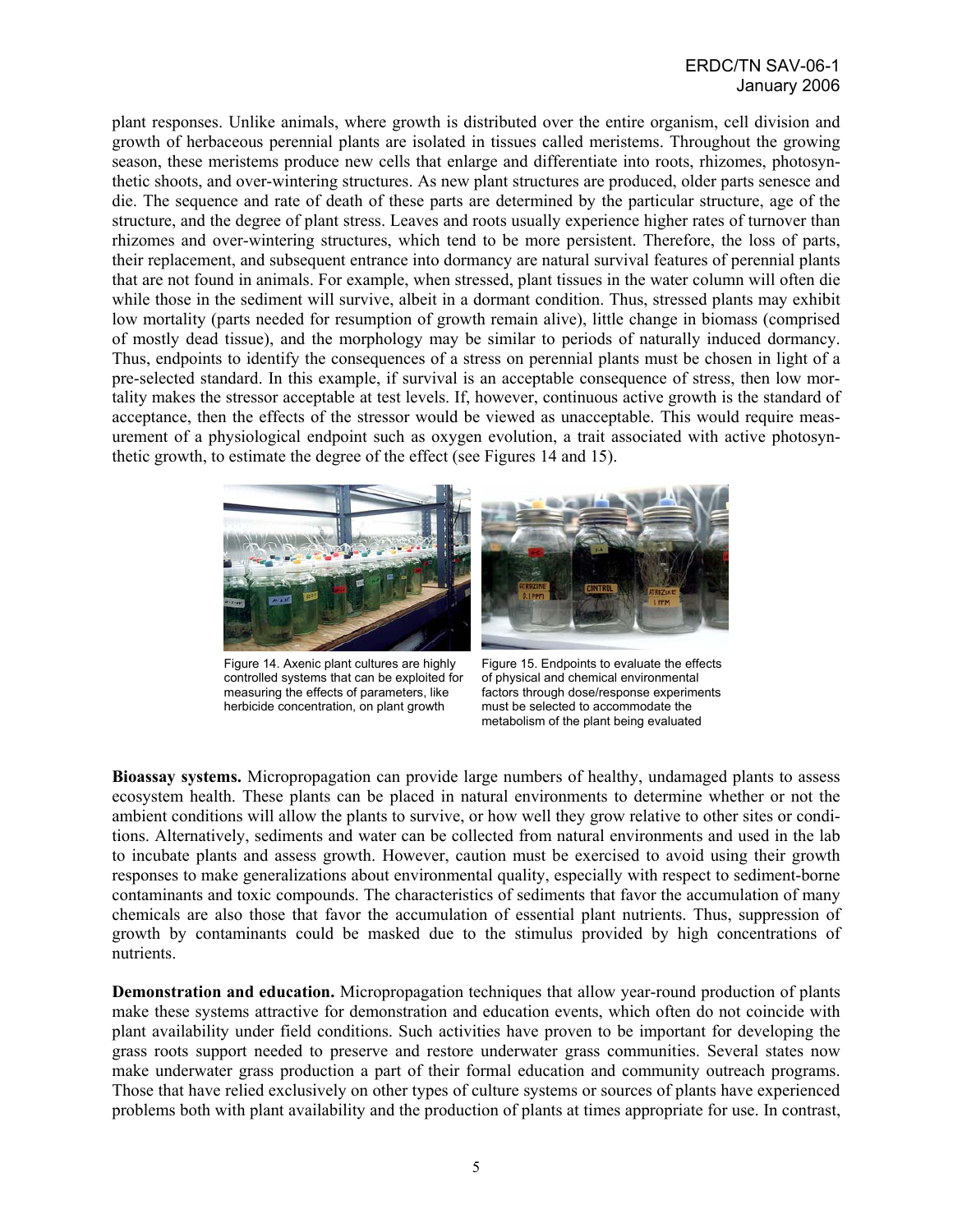micropropagation systems can provide a reliable year-round source of plants in any number necessary to satisfy program objectives. Moreover, the plants produced via micropropagation generally respond better and persist longer in the closed systems employed for these demonstration/education initiatives because of their larger size and lack of damage (see Figures 16 and 17).



Figure 16. Plants produced in micropropagation systems are free of the seasonal constraints of field collections and are available year round



Figure 17. *Stuckenia pectinatus* plants are grown in buckets to produce turions that can be used in field restoration projects

**IMPORTANT CONSIDERATIONS FOR PLANNING:** Since submerged aquatic plants are important components of many shallow-water aquatic ecosystems, restoration of these plant communities has been a major focus in many areas, particularly in the Chesapeake Bay. In some cases, restoration projects have been limited by a lack of available planting stock, and concerns regarding potential impacts to donor beds of wild stock. Micropropagation systems offer a number of advantages, including the cost-effective production of virtually unlimited numbers of healthy plants without the seasonal constraints associated with other sources of plant material. However, there are also some limitations that should be considered when making decisions regarding sources of plant stock.

**Cost-effectiveness.** Compared with other methods used for the propagation of herbaceous perennial plants, micropropagation systems are second only to seeds for the cost-effective production of large numbers of new plants. Table 1 presents estimated time requirements for production of submersed aquatic plants using the conventional approaches of field harvesting native stock, vegetative propagation by cuttings or divisions, micropropagation, and seeds. At a minimum, micropropagation can increase production by 100 percent compared with all other cloning methods. Although not as efficient as seed production, the axenic plants produced by micropropagation offer a variety of advantages over all other methods including seed.

| Table 1<br>Time Requirements for Production of Submersed Aquatic Plants Used in Restoration<br><b>Projects</b> |                                   |                           |                                       |               |
|----------------------------------------------------------------------------------------------------------------|-----------------------------------|---------------------------|---------------------------------------|---------------|
| <b>Production</b><br><b>Elements</b>                                                                           | <b>Harvested</b><br><b>Plants</b> | Vegetative<br>Propagation | Micropropagation<br><b>Facilities</b> | <b>Seeds</b>  |
| <b>Harvest</b>                                                                                                 | 8-10 min                          | $2-5$ min                 | $0.2 - 1$ min                         | $0.1 - 5$ sec |
| Propagation                                                                                                    | $1-2$ min                         | $1-2$ min                 | $1-2$ min                             | <b>NA</b>     |
| Prepare planting unit                                                                                          | $1-2$ min                         | $1-2$ min                 | $1-2$ min                             | $0.1-3$ sec   |
| Delivery/planting                                                                                              | $2-5$ min                         | $2-5$ min                 | $1-3$ min                             | $0.1-3$ sec   |
| <b>Total</b>                                                                                                   | 12-19 min                         | $6-14$ min                | 3.2-8 min                             | $0.3-11$ sec  |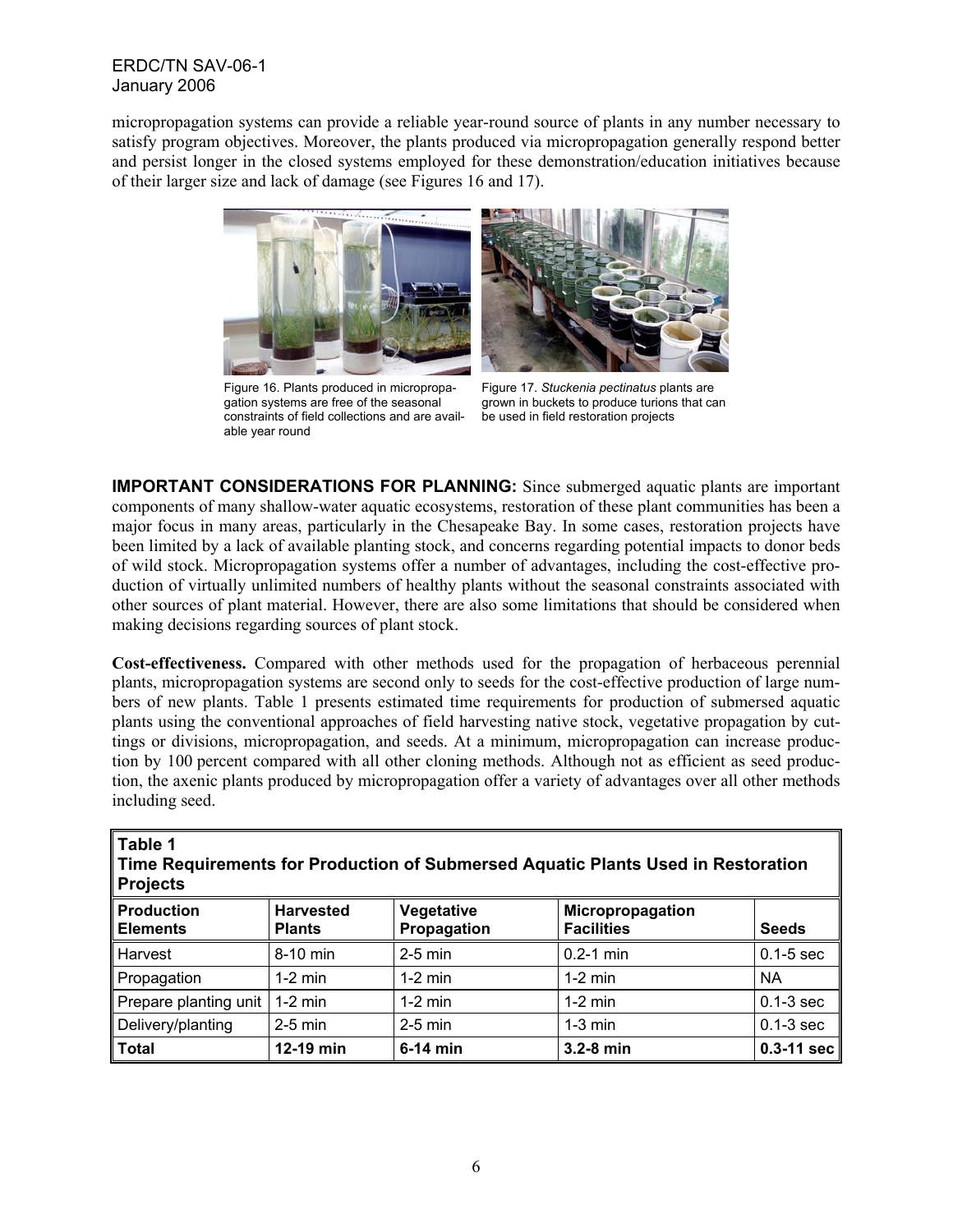**Genetic selection and diversity.** Like all forms of vegetative propagation, these systems produce genetically uniform clones. While advantageous in many applications, clones do not exhibit the range of genetic variability present in a species (Durako and Moffler 1981). Thus, conclusions regarding tolerances to environmental perturbations must be drawn in light of this limitation unless a number of ecotypes are cloned for use in experimentation. Even then the argument can be made that other ecotypes could respond differently under the same sets of conditions. Therefore, micropropagation systems should strive to include as many different genotypes as possible as initial sources of plant material in order to increase genetic diversity.

Micropropagation systems also present an opportunity for the development of "genetically improved" strains, which are resistant to stress or disease. However, the introduction of altered genotypes to natural populations remains a controversial issue in population ecology. While selection of plant strains with specific traits is common in the agricultural community, application of such practices to the management of wild plant populations is untested. Such an undertaking would require not only a thorough understanding of the existing population genetic structure and those site-specific factors influencing it, but also a definitive basis for assessing what constitutes 'improvement' (Fonseca et al. 1998).

**Target species availability.** Despite considerable effort, micropropagation systems have not been successfully developed for all species of interest. In general, species adapted to fresh and brackish water environments have been more successful. Seagrasses, defined as those underwater grasses that are found in highly saline marine waters, have proven especially difficult to culture. Some of the difficulties must be attributed to the problems of osmotic regulation associated with the use of detached plant parts (McMillan 1996, Koch and Durako 1989). There remains a serious need to understand the basic biology and reproductive physiology of these unique organisms. Yet, once these systems are in place, the potential returns more than justify continued efforts to bring other species of submersed aquatic plants into production by these methods.

**POINTS OF CONTACT:** For more information, contact Dr. Steve Ailstock, Anne Arundel Community College, MD (*smailstock@aacc.edu*), or Ms. Deborah Shafer, U.S. Army Engineer Research and Development Center, Vicksburg, MS (601-634-3650, *Deborah.J.Shafer@erdc.usace.army.mil*).

# **REFERENCES:**

- Ailstock, M. S. (1996). "Classification, culture, and compartmentation strategies of submersed aquatic plants," Ph.D. diss., University of Maryland, College Park, MD.
- Ailstock, M. S., Fleming, W. J., and Cooke, T. J. (1991). "The characterization of axenic culture systems suitable for plant propagation and experimental studies of the submersed aquatic angiosperm *Potamogeton pectinatus* (sago pondweed)," *Estuaries* 14(1), 57-64.
- American Society for Testing and Materials. (1997). "Standard Guide for Conducting Static, Axenic, 14 Day Phytotoxicity Tests in Test Tubes with the Submersed Aquatic Macrophyte, *Myriophyllum sibiricum* Komarov," *ASTM Standards*, American Soc. Testing and Materials, PA. Vol. 11.05, E-1913.
- Anonymous. (1992). "Chesapeake Bay submersed aquatic vegetation habitat requirements and restoration targets: A technical synthesis," Report CBP/TRS 83/92/ Printed by EPA for Chesapeake Bay Program, Annapolis, MD.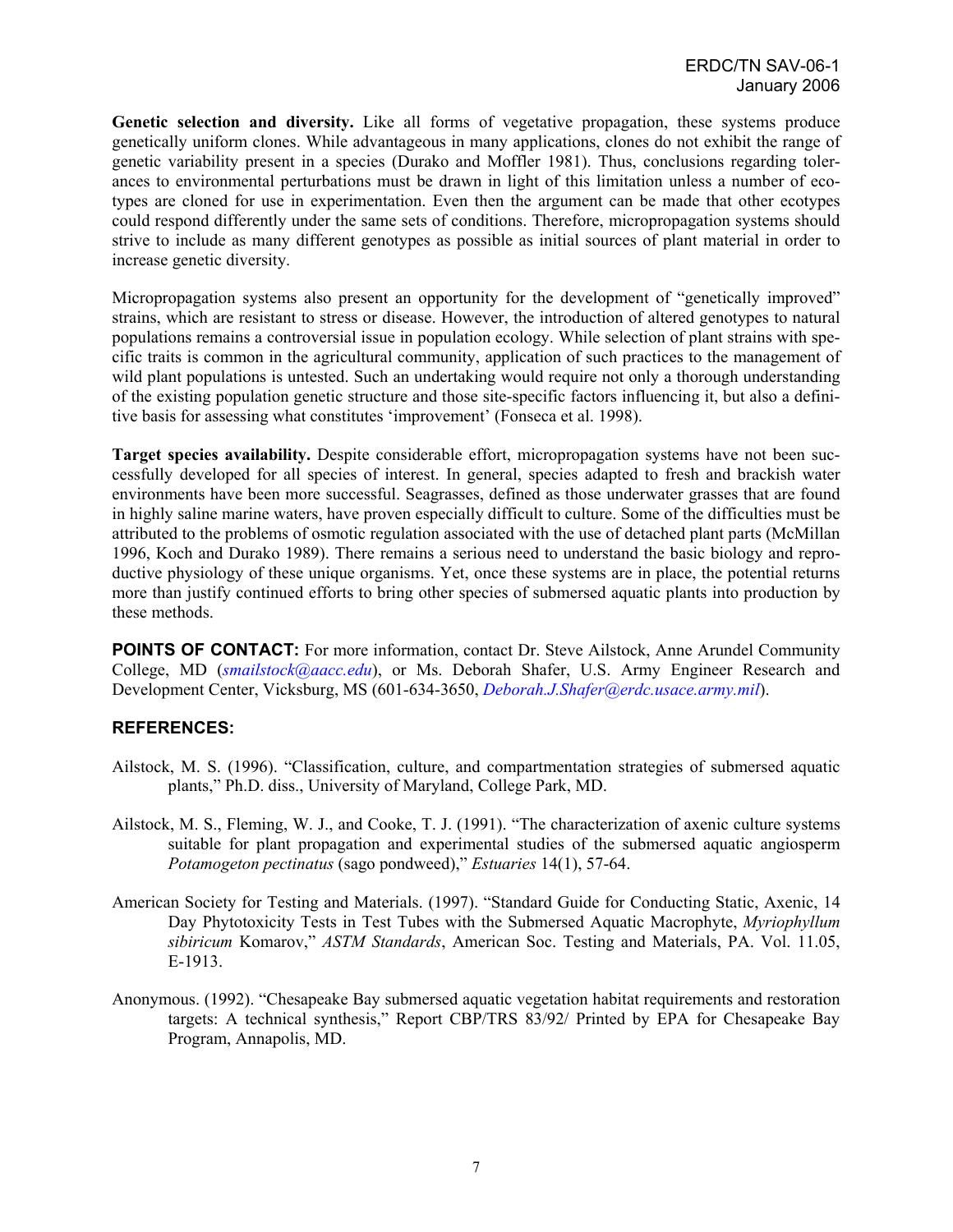- Bird, K. T., and Jewett-Smith, J. (1994). "Development of a medium and culture system for in vitro propagation of the seagrass *Halophila engelmanni*," *Canadian Journal of Botany* 72(10), 1503- 1510.
- Bird, K. T., Brown, M. S., Henderson, T. T., O'Hara, C. E., and Robbie, J. M. (1996). "Culture studies of *Ruppia maritima* L. in bicarbonate and sucrose based media," *Journal of Experimental Marine Biology and Ecology* 199(2), 153-164.
- Bird, K. T., Cody, B., and Jewett-Smith, J. (1991). "Effects of salinity on micropropagation of *Ruppia maritima*." *11th Annual Estuarine Research Conference, San Francisco, November 10-14, 1991*, 67.
- Bird, K. T., Cody, B., Jewett-Smith, J., and Kane, M. E. (1993). "Salinity effects on *Ruppia maritima* L. cultured in vitro." *Botanica Marina* 36(1), 23-28.
- Bird, K. T., Jewett-Smith, J., and Fonseca, M. S. (1994). "Use of in vitro propagated *Ruppia maritima* for seagrass meadow restoration," *Journal of Coastal Research* 10(3), 732-737.
- Cassells, A. C. (1997). "Pathogen and microbial contamination management in micropropagation," *Development in plant pathology* (12), Kluwer Academic Publishers. Boston, MA.
- Deleon, M. F., Durako, M. J., Shup, J. J., and Daeschner, S. (1995). "Real-world considerations for micropropagating *Ruppia maritima* L. (widgeon grass) for seagrass restoration projects." *Proc. 22nd Ann. Conf. Ecosystem Restoration Creation*, Hillsborough Community College, Inst. Florida Studies, Plant City, FL, 27-38.
- Den Hartog, C. (1970). *The sea-grasses of the world.* North-Holland Publishing Company, Amsterdam.
- Durako, M. J., and Moffler, M. D. (1981). "Variation in *Thalassia testudinum* seedling growth related to geographic origin," *Proceedings of the 8th Annual Conference on Wetlands Restoration and Creation*. R. H. Stovall, ed., Hillsborough Community College, Tampa, FL.
- Durako, M. J., and Moffler, M. D. (1984). "Qualitative assessment of five artificial growth media on growth and survival of *Thalassia testudinum* (Hydrocharitaceae) seedlings." *Proc. 11th Ann. Conf. Wetland Restoration and Creation*. F. J. Webb, ed., 17-18 May 1984, Hillsborough Comm. Coll., Tampa, FL, 73-92.
- Durako, M. J., Shup, J. J., Deleon, M. F., and Daeschner, S. (1995). "A bioassay approach to seagrass restoration." *Proc. 22nd Ann. Conf. Ecosystem Restoration Creation*. Hillsborough Community College, Inst. Florida Studies, Plant City, FL., 44-56.
- Fonseca, M. S., Kenworthy, J., and Thayer, G. (1998). "Guidelines for the conservation and restoration of seagrasses in the United States and adjacent waters," NOAA Coastal Program Decision Analysis Series No. 12. NOAA Coastal Ocean Office, Silver Spring, MD.
- Hall, L. W., Jr., Ailstock, M. S., and Anderson, R. D. (1996). "Standard operating procedures for conducting sub-chronic aquatic toxicity tests with sago pondweed *Potamogeton pectinatus*: A submersed aquatic angiosperm," Final report, University of Maryland, Maryland Agricultural Experimental Station, Wye Research and Education Center, Queenstown, MD.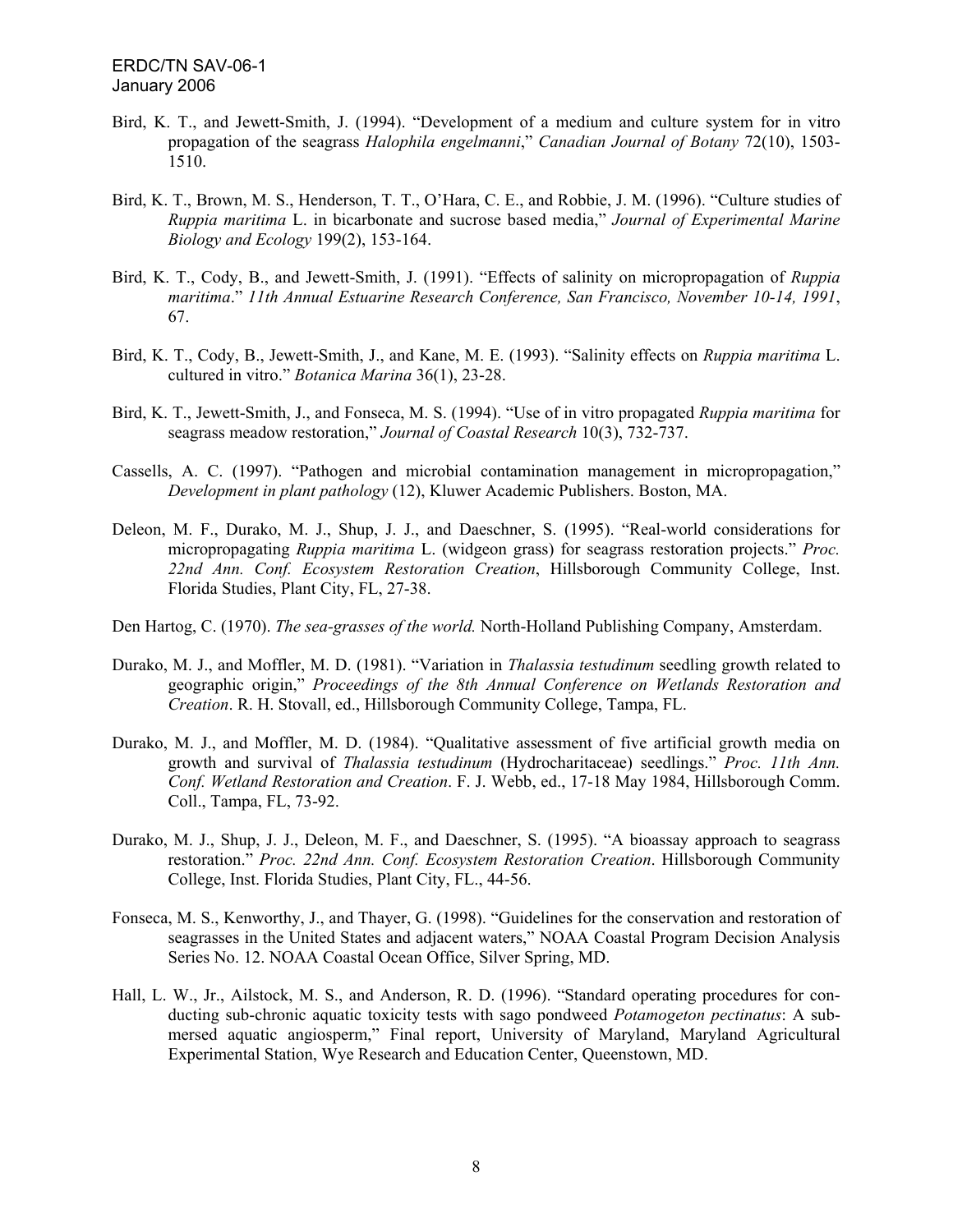- Johnson, J. R., and Bird, I. T. (1995). "The effects of the herbicide atrazine on *Ruppia maritima* growing in autotrophic versus heterotrophic cultures," *Botanica Marina* 38, 307-312.
- Johnson, J. R., Melkonian, J. J., Thornley, J. H. M., and Riha, S .J. (1991). "A model of water flow through plants incorporating shoot/root "message" control of stomatal conductance," *Plant, Cell Environ*. 14, 531-544.
- Kemp, W. M., Boynton, W. R., Twilley, R. R., Stevenson, J. C., and Means, J C. (1983). "The decline of submerged vascular plant in the upper Chesapeake Bay: Summary of results concerning possible causes," *Marine Technical Society Journal* 17, 78-89.
- Koch, E. W., and Durako, M. J. (1989). "Seagrass micropropagation: A step closer to restoration with "in vitro" plants (Florida)," *Restoration and Management* 7(2), 99-100.
- Koch, E. W., and Durako, M. J. (1991). "In vitro studies of the submersed angiosperm *Ruppia maritima*: Auxin and cytokinin effects on pant growth and development," *Marine Biology* 110, 1-6.
- Kramer, P. J., and Boyer, J. S. (1995). *Water relations of plants and soils*. Academy Press, Inc., San Diego, CA.
- Kyte, L., and Kleyn, J. G. (1996). *Plants from test tubes: An introduction to micropropagation*. 3rd ed., Timber Press, Portland, OR.
- Madsen, J. D. (1985). "The use of vegetative propagules for sterile cultures of aquatic macrophytes," *The Michigan Botanist* 24, 169-173.
- McMillan, C. (1996). "Seagrasses in experimental culture." *Seagrass Biology: Proc. International Workshop*. J. Kuo, R. C. Phillips, D. I. Walker, and H. Kirkman, ed., Rottnest Island, Univ. of Western Australia, 25-29 January 1996, 11-12.
- Moffler, M. D., and Durako, M. J. (1984). "Axenic culture of *Thalassia testudinum* Banks ex Konig (Hydrocharitaceae)," *American Journal of Botany* 71 (10), 1455-1460.
- Nandi, S. K., Kumar, A., and Plani, L. M. S. (1999). "Role of plant tissue culture in biodiversity conservation and economic development," Himavikas occasional publication; No. 15. Nainital: Gyanodaya Prakashan for the G.B. Plant Institute of Himalayan Environment & Development.
- Orth, R. J., and Moore, K. A. (1984). "Distribution and abundance of submerged aquatic vegetation in Chesapeake Bay: An historic perspective," *Estuaries* 7, 531-540.
- Raven, J. A. (1984). "Energetics and transport in aquatic plants," MBL Lectures in Biology Volume 4. Alan R. Liss, Inc., New York.
- Rosen, D .J. (2000). "Culture media affects the growth of nursery-grown shoalgrass (Texas)," *Ecological Restoration* 18(2), 202-203.
- Sheridan, P., McMahan, G., Hammerstrom, K., and Pulich, W. (1998). "Factors affecting restoration of *Halodule wrightii* to Galveston Bay, Texas," *Restoration Ecology* 6(2), 144-158.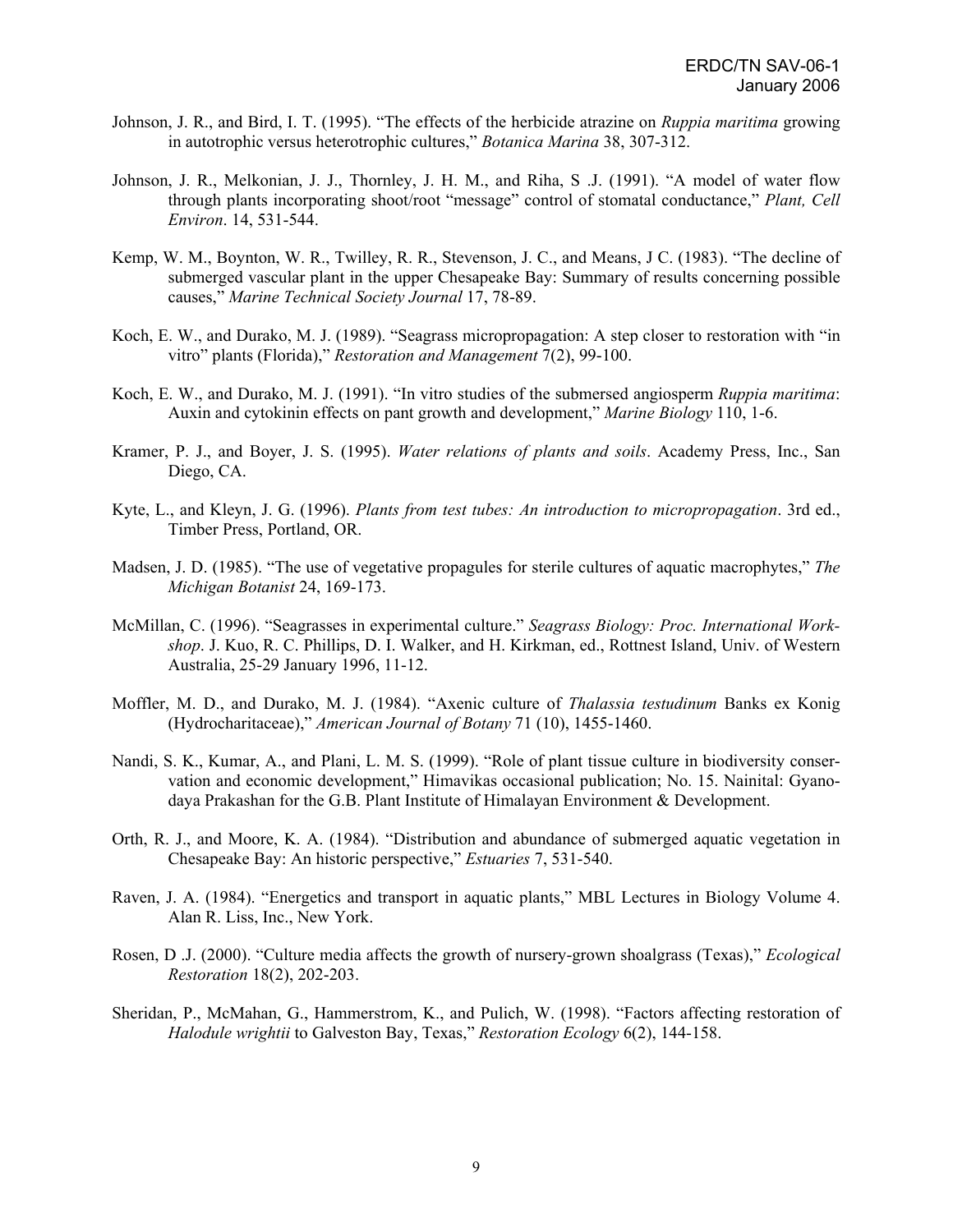- Siesko, M. M., Fleming, W. J., and Grossfeld, R. M. (1997). "Stress protein synthesis and peroxidase activity in a submersed aquatic macrophyte exposed to cadmium," *Environmental Toxicity and Chemistry* 16(8), 1755-1760.
- Smith, C. S. (1993). "A bicarbonate-containing medium for the solution culture of submersed plants," *Canadian Journal of Botany* 71 (12), 1584-1588.
- Stevenson, J. C., and Confer, N. M. (1978). "Summary of available information on Chesapeake Bay submerged vegetation," U.S. Fish and Game Biological Services Program. FWS/OBS 78/66.
- Thursby, G. B. (1984). "Nutritional requirements of the submerged angiosperm *Ruppia maritima* in algae-free culture," *Marine Ecology Progress Series* 16 (1/2), 45-50.
- Wetzel, R. G., and McGregor, D. L. (1968). "Axenic culture and nutritional studies of aquatic macrophytes," *Am. Midland Naturalist* 80(1), 52-64.
- Withers, L. A., and Alderson, P. G. (1986). *Plant tissue culture and its agricultural applications*. Butterworths, Boston, MA.
- Woodhead, J. L., and Bird, K. T. (1998). "Efficient rooting and acclimation of micropropagated *Ruppia maritima* Loisel," *Journal of Marine Biotechnology* 6, 152-156.
- Zimmerman, R. H. (1986). "Tissue culture as a plant production system for horticultural crops." *Current plant science and biotechnology in agriculture*. Kluwer Academic Publishers. Boston, MA.

## **BIBLIOGRAPHY:**

- Bajaj, Y. P. S. (1997). "High-tech and micropropagation." *VI. Biotechnology in agriculture and forestry*. Springer, New York.
- Conger, B. V. (1981). *Cloning agricultural plants via in vitro techniques*. CRC Press, Boca Raton, FL.
- Dodds, J. H., and Roberts, L. W. (1995). *Experiments in plant tissue culture*. 3rd ed. Cambridge University Press, Cambridge, England.
- Gamborg, O. L., and Wetter, L. R. (1975*). Plant tissue culture methods*. National Research Council of Canada, Saskatoon, Sask.
- Kyte, L. (19870. *Plants from test tubes: An introduction to micropropagation*. Revi. Ed. Timber Press, Portland, OR.
- Laimer, M., and Rèucker, W. (2003). *Plant tissue culture: 100 years since Gottlieb Haberlandt*. Springer Publishing Co., New York.
- Lumsden, P. J., Nicholas, J. R., and Davies, W. J. (1994). *Physiology, growth, and development of plants in culture.* Kluwer Academic Publishers, Boston, MA.
- Pierik, R. L. M. (1997). *In vitro culture of higher plants.* Kluwer Academic Publishers. Boston, MA.
- Razdan, M. K. (2003). *Introduction to plant tissue culture.* 2nd ed. Science Publishers, Enfield, NH.